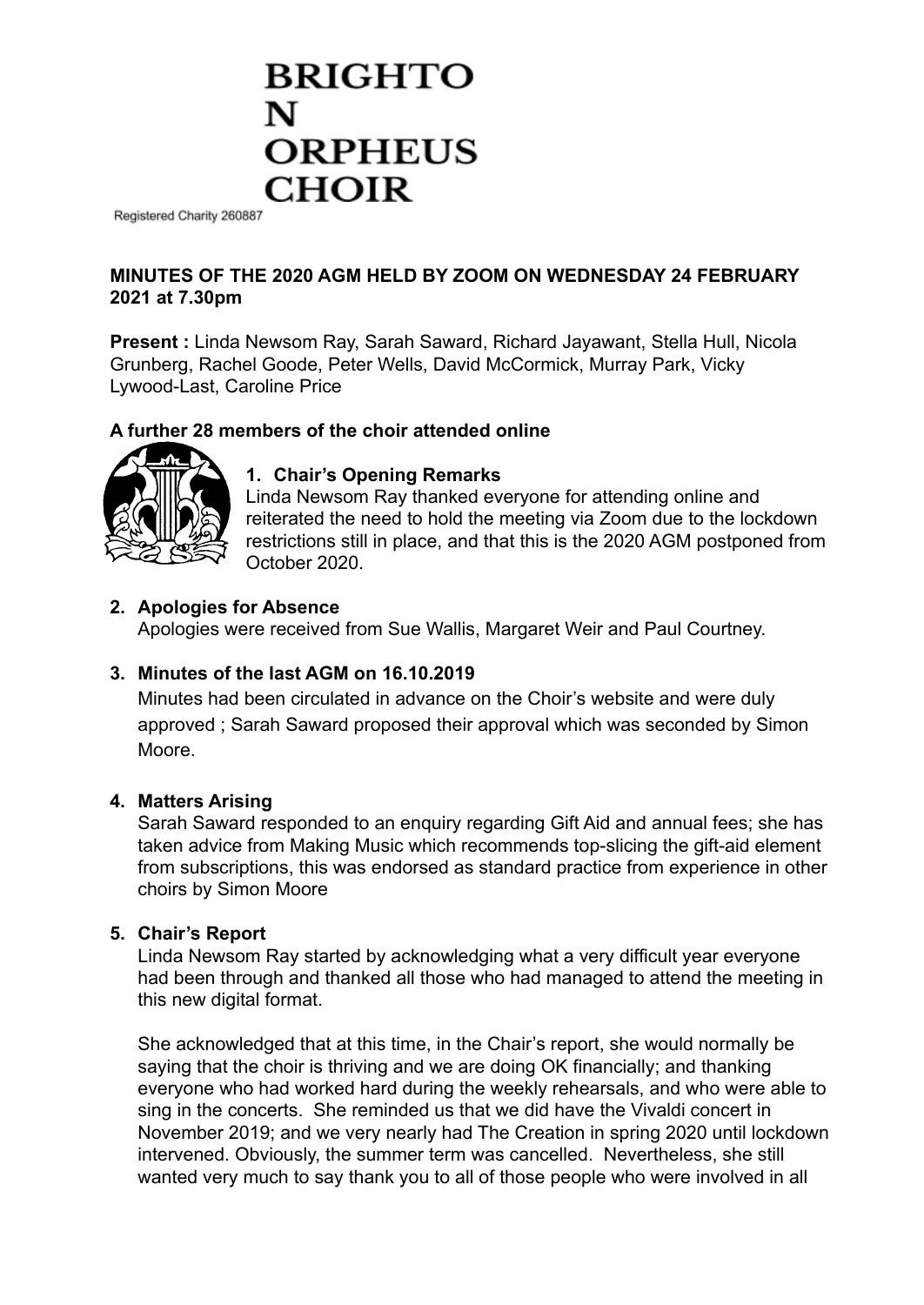aspects of concert preparation, as the choir cannot operate without all the unsung heroes.

She also expressed how fortunate the choir is to have two wonderful, professional musicians to lead us, in Stella Hull and Nicola Grunberg and added a particular thank you to Stella for cheering us along during the summer months, with her weekly emails and suggestions for music to listen to and to join in with; which a lot of our members really appreciated

Regarding our membership, we still have good numbers in the choir, and our finances are in good shape. Membership subscriptions will be at the same annual rate as previously: but there are two things to note:

1. We will not be collecting subs until January 2022 at the earliest, because last year's subscriptions (and membership) are being carried forward; and 2. The amount will be reduced proportionately, to reflect the reduced number of rehearsals that we are able to hold.

Linda also wanted to say a big thank you to the committee, who, loyally, three or four times throughout the year, meet to discuss the background workings of the choir, to make sure that we are covered for Health and Safety issues, First Aid, Safeguarding, and Charity Commission requirements, as well as handling the finances and accounts. Thank you also to the committee members stepping down, this time Vicki Lywood-Last, thank you for your kindness and your support which has been much appreciated.

Linda also paid tribute to Richard Jayawant's long service as Choir secretary for 13 years and still counting. We have all benefited from his making sure that we have been compliant with all the various regulations imposed on charities, and whose activities sometime involve young and vulnerable people; as well as his meticulous approach to minuting our meetings. Thank you, Richard, we have really appreciated your calm and sensible approach, and your continued support. Also a big thank you to Caroline Price for offering to step forward as his replacement.

Linda went on to pay particular tribute to our former treasurer, Elizabeth Hughes, for her careful management of the finances, for so many years. It was an absolute privilege to have worked closely with her, and she is a sad loss to the choir. I would also, however, on that note, say a big thank you to Sarah for stepping forward to become Acting Treasurer, during Elizabeth's illness. It has not been an easy task and it is much appreciated.

At this point, we should also note the sad loss, a year ago, of one of our Vice Presidents – Dr. Michael Barley. We have not yet appointed a replacement VP, so there is currently a vacancy, which we will review prior to the next AGM. We are, however, still blessed with having one of our previous loyal and long-serving choir (and committee) members, as our other VP, Valerie Bolton. Thank you, Valerie. And, of course, Professor Gavin Henderson remains in post, as our President.

## **6. Treasurer's Report**

Sarah presented the accounts for 2019-20 and stressed to the choir these were due to the diligent and timely work of Elizabeth Hughes. The choir funds are in good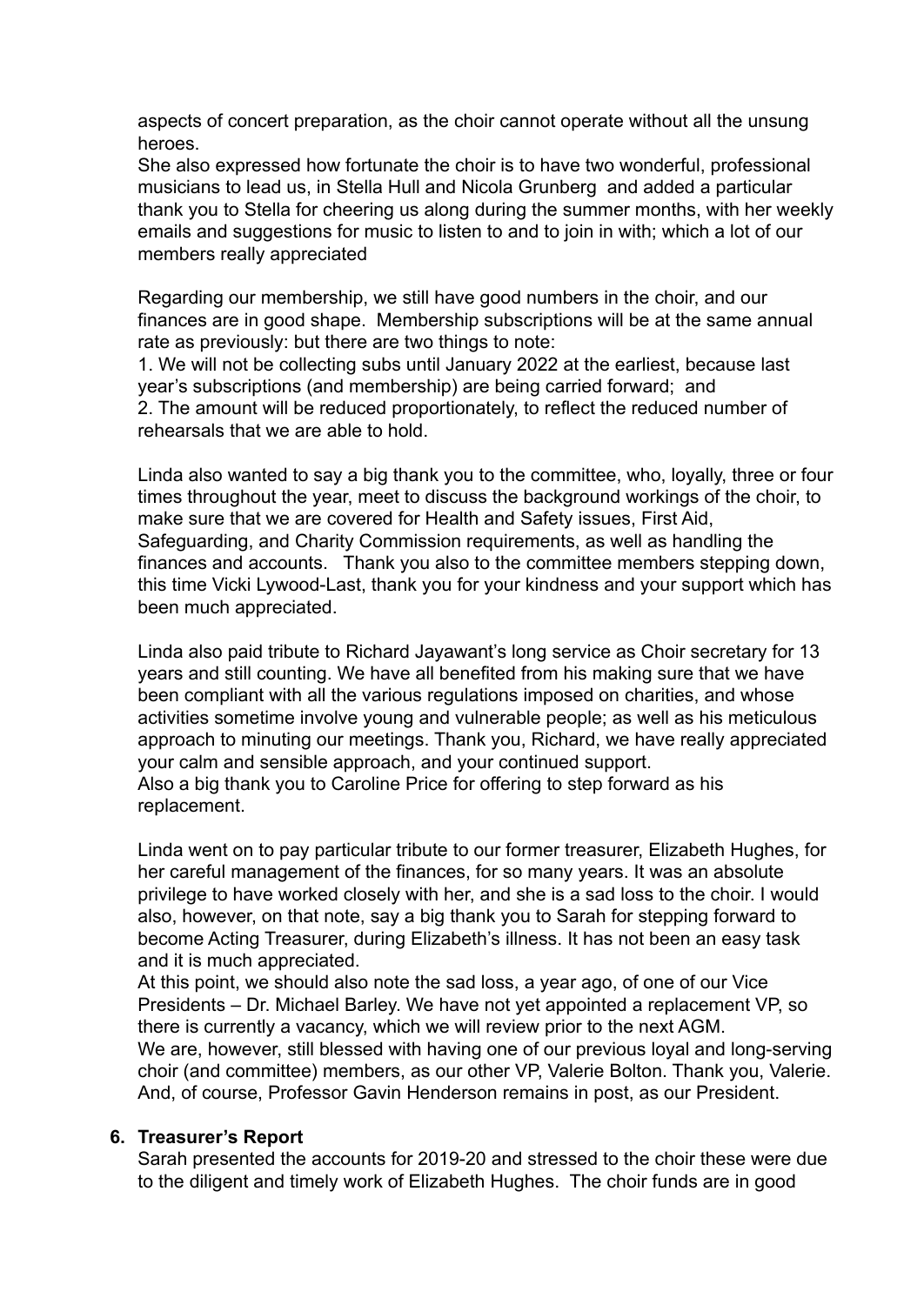order currently standing at over £27,000. She acknowledged the generous legacy from Don Pickett, a long standing member of the choir who has sadly passed away. Sarah confirmed that there had been very little movement within choir funds since March 2020.

## **7. Election of Officers and Committee Members**

The committee had received nominations for Linda Newsom Ray, Sarah Saward and Caroline Price for the offices of Chair, Treasurer and Secretary respectively and these appointments were confirmed.

Linda Newsom Ray proposed that outgoing Secretary Richard Jayawant remain in place to October 2021 to effect the handover to Caroline Price; this was seconded by Sarah Saward. The committee noted that two member vacancies to the committee had received no nominations and would therefore remain vacant until October 2022.

## **8. Musical Director's report and programme for 2019/20**

'First of all how lovely to "see" everyone...... It seems unusual to be reporting on only one concert, but, though distant, what a joyful concert it was. This was in December 2019. With the title "Gloria" we began with the ever-popular Vivaldi setting and enjoyed the experience of learning Rutter's *Gloria,* a work of beauty and surprising complexity. We were glad to be joined by the Musicians of All Saints and wish them well in their difficult professional circumstances. It was such a joy for me for the choir to have as our soloists the soprano Shona Knight and mezzo Corinne Hull. To share with you all in such an uplifting concert at the end of 2019 was a great encouragement to myself and my family, also marking as it did my twenty years as musical director of the Orpheus. I was very grateful to the committee and especially Elizabeth for arranging the celebration at Brighton Côte which I'm glad so many of you were able to enjoy.

The next week saw us singing carols on Brighton station and I think that was musically the best we have sung in that setting. The passing public seemed to agree and we were able to raise over £600 for Shelter. It was good to have been joined by some enthusiastic members of the Orpheus Young Singers, ever eager to sing with us. The lively, musical OYSers met until March 2020, with cheerful and infectious musicality. We had held a Cameo concert in November 19 and were all set for another last spring before, as with BOC*,* OYS came to an abrupt halt*.* The committee had decided that OYS would not meet for the academic year 2020 -2021 which as it transpires would not in any case have been possible. It has been a privilege to work with so many of these developing singers over five years and Shona and I hope that their love and experience of good singing will stay with them for the rest of their lives.

The choir seemed to greatly enjoy working on Haydn's Creation – such a joyful, uplifting work and one that was ripe and ready for performance. We sang the work through on March  $11<sup>th</sup>$ , little thinking that that would be the last time we would be singing together for over 12 months.

On the Creation concert day I found myself writing to the choir and then again as the summer term should have begun. Before I knew it I had unintentionally established a pattern of communicating with you on a weekly basis – making suggestions of music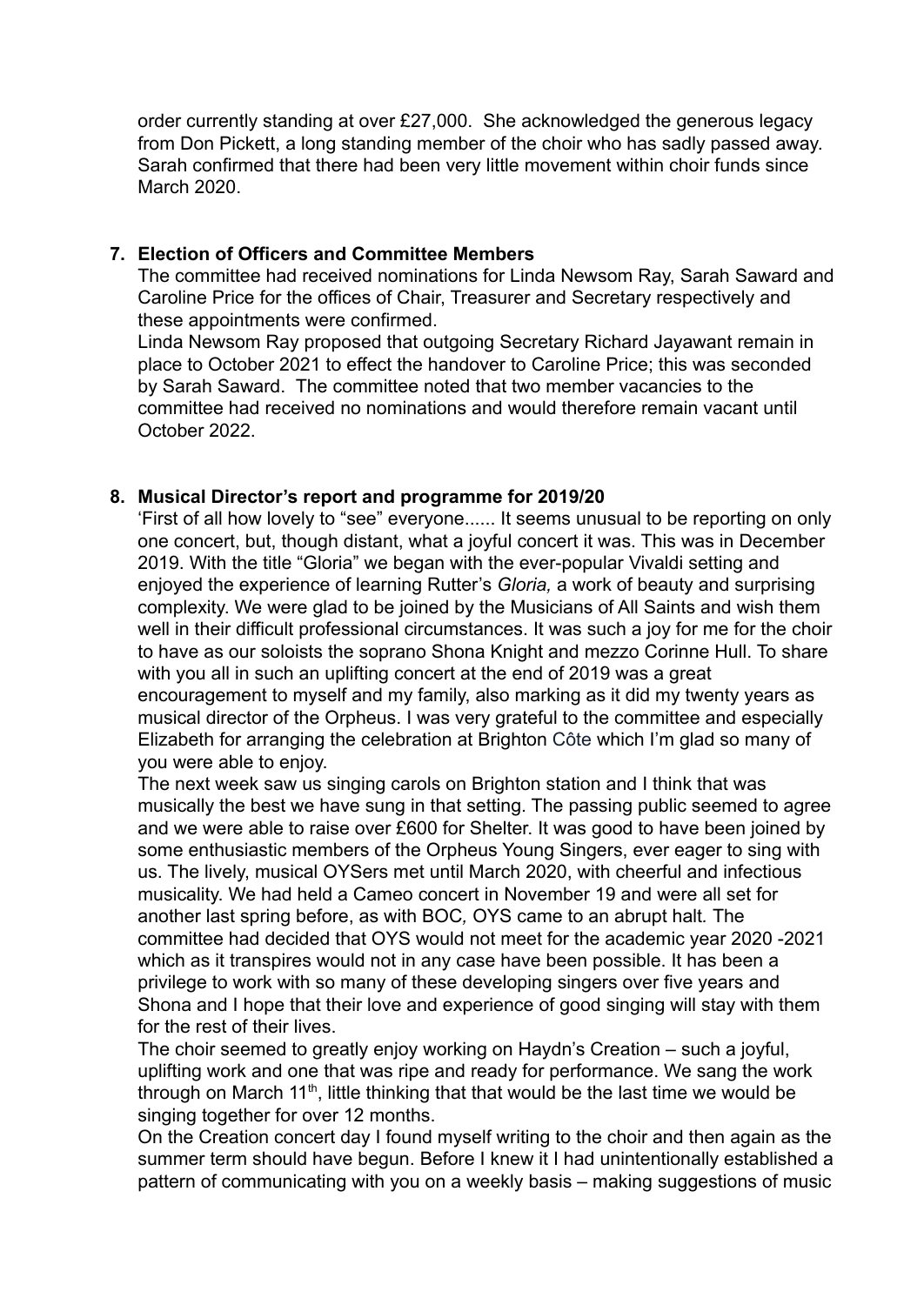to listen to, scores to read and join in, reminiscences of much loved choir pieces and experiences and the occasional video to watch and be amazed or entertained. I hope these weekly missives enabled us to feel linked together as a choir through those days of strict lockdown – I certainly found it helpful to have a weekly commitment to contact you all.

Through last summer and on through this year your committee has continued to meet through the delights of Zoom set up by Richard. Thank you to everyone for monitoring the ongoing situation. I should like to say a huge "thank you" to Richard for all the years of being a brilliant secretary for us all. He has been a source of exemplary minutes, always promptly presented and somehow has always known the correct procedure and protocol to keep us on the straight and narrow. Thank you Richard for all your hard work and dedication to the choir.

I should also like to thank Linda for being such an excellent chair for us through these times – a cheerful and sympathetic communicator we have all appreciated her mail messages keeping us informed. She has fulfilled so many unnoticed background tasks to help us through this period and I have appreciated her careful thought and friendship.

Sadly one of the tasks that she has had to perform was to keep us informed of the news of choir members. As you know we have recently lost two long standing members: Don Pickett (bass) and Brian Chattock (tenor) who will both be greatly missed. We are also greatly saddened by the loss of Michael Barley, one of our Vice Presidents and a long standing friend of the choir.

This time last year there was no sign of the illness that was to strike our treasurer Elizabeth Hughes so quickly through the late spring and summer before her death in November. I was able to enjoy her company several times outside and was astounded by her bravery. She has been the most marvellous treasurer: thorough yet straightforward, clear and direct. We can't be thankful enough for her dedication and efficiency in calmly steering us financially through the past eight years. Since she took up the position our finances have been in a safe pair of hands and have healthily increased. She dealt with all our rehearsal and concert bookings too and I always valued her wisdom and advice. I hope there will be time in some future concert or event when we can honour those we have lost during these times. Well - we still remain hopeful of singing Haydn's *Creation –* so I hope you still have your copy safely where you know where it is! and be assured we shall be back in action just as soon as it is safe to do so.'

## **9. Appointment of Independent Examiner**

Linda Newsom Ray proposed that we retain the services of Reg Squire as independent examiner and this was seconded by David McCormick.

Sarah Saward suggested we identify an alternative option if Reg is unavailable for any reason and it was agreed that all present would consider if they knew of a suitable candidate.

#### **10.Any other business**

Stella has received thanks from Roedean School to all the members of the choir who have responded to their annual invitation to join the school's musical concerts over the years.